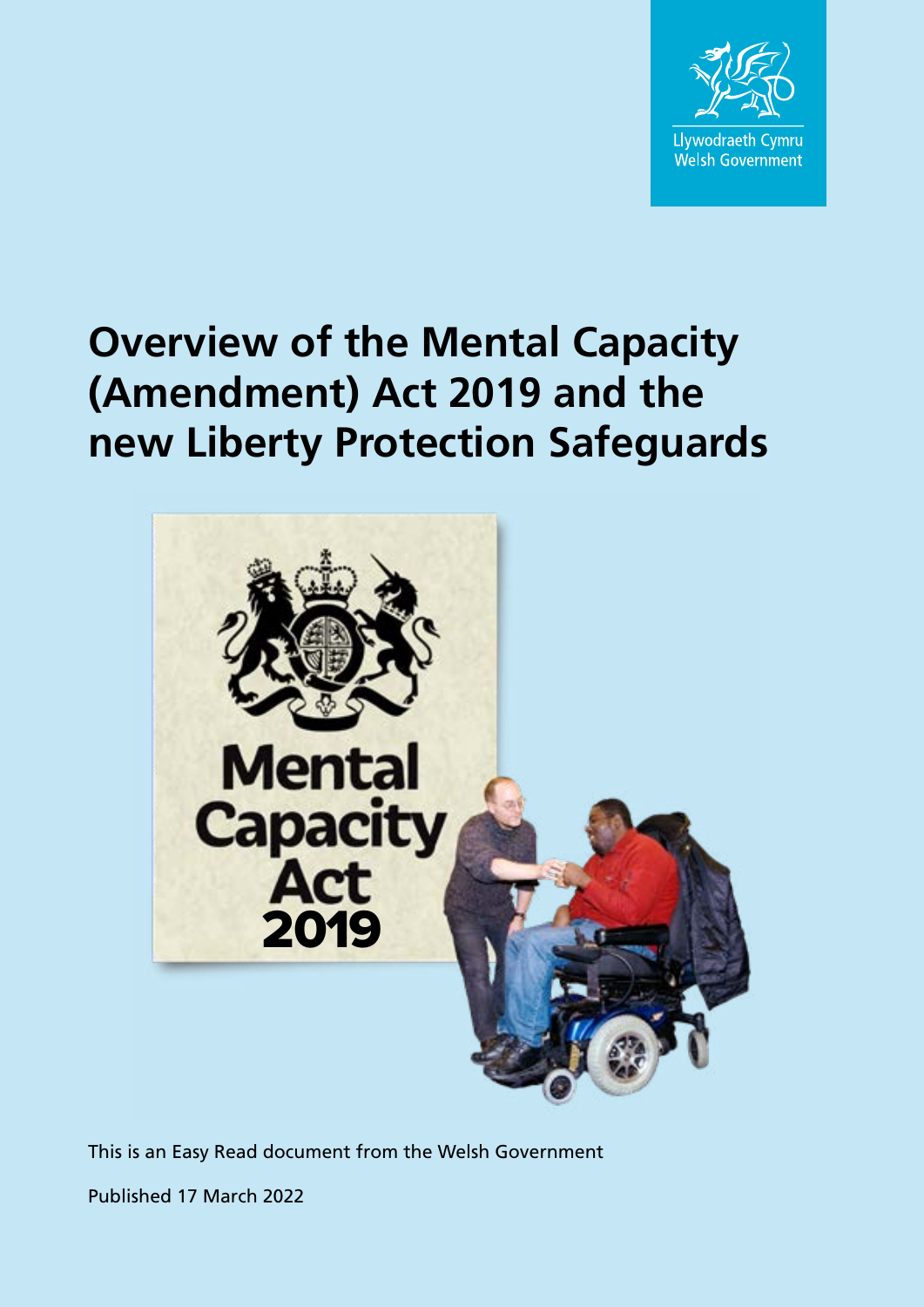#### **Contents**

| <b>Mental Capacity (Amendment) Act 2019</b>                          | 1              |
|----------------------------------------------------------------------|----------------|
| <b>Mental Capacity</b>                                               | 1              |
| Safeguarding the rights of people<br>aged 16 and above               | $\overline{2}$ |
| Responsible Bodies                                                   | 3              |
| Right to support from an Appropriate<br>Person or IMCA               | 3              |
| <b>Assessments (and Determinations)</b>                              | 4              |
| Consultation                                                         | 5              |
| <b>Pre-authorisation Review</b>                                      | 5              |
| Life-sustaining Treatment or Vital Act                               | 6              |
| <b>New Regulations for Wales</b>                                     | 7              |
| Draft UK Government Code of Practice for<br><b>England and Wales</b> | 8              |
| Word and phrases with special meanings                               | 9              |

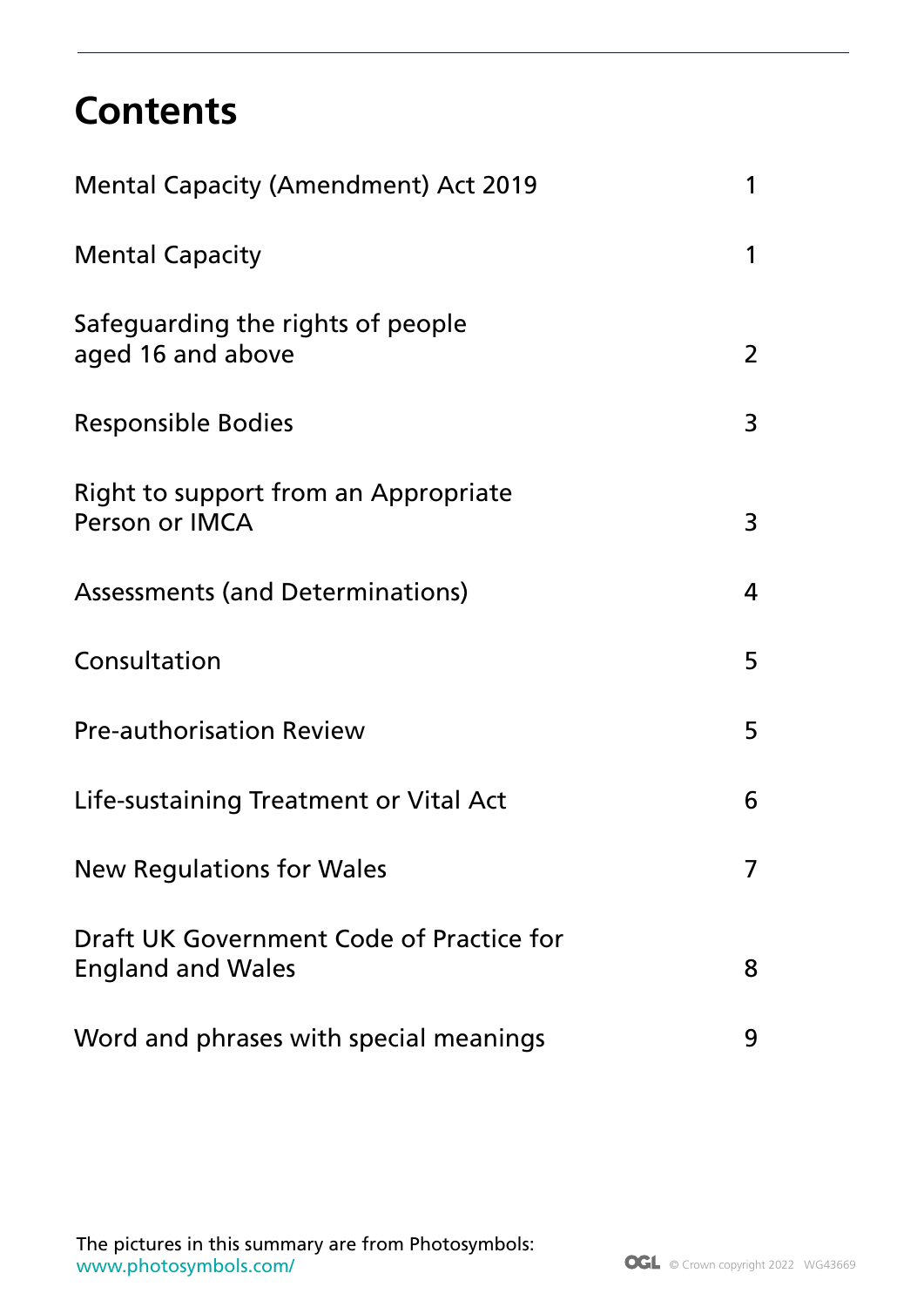

# **Mental Capacity (Amendment) Act 2019**

The UK Government are bringing in a new law: the Mental Capacity (Amendment) Act (2019).

The law will change the Mental Capacity Act (2005).

Deprivation of Liberty Safeguards (DoLS) Scheme

Liberty Protection Safeguards (LPS)



The Deprivation of Liberty Safeguards (DoLS) scheme will stop.

The new scheme will start: the Liberty Protection Safeguards (LPS).

# **Mental Capacity**

When a person cannot make a decision because they don't understand what decision they need to make, or they have difficulty understanding information, or cannot communicate the decision to people around them, this is called lacking capacity.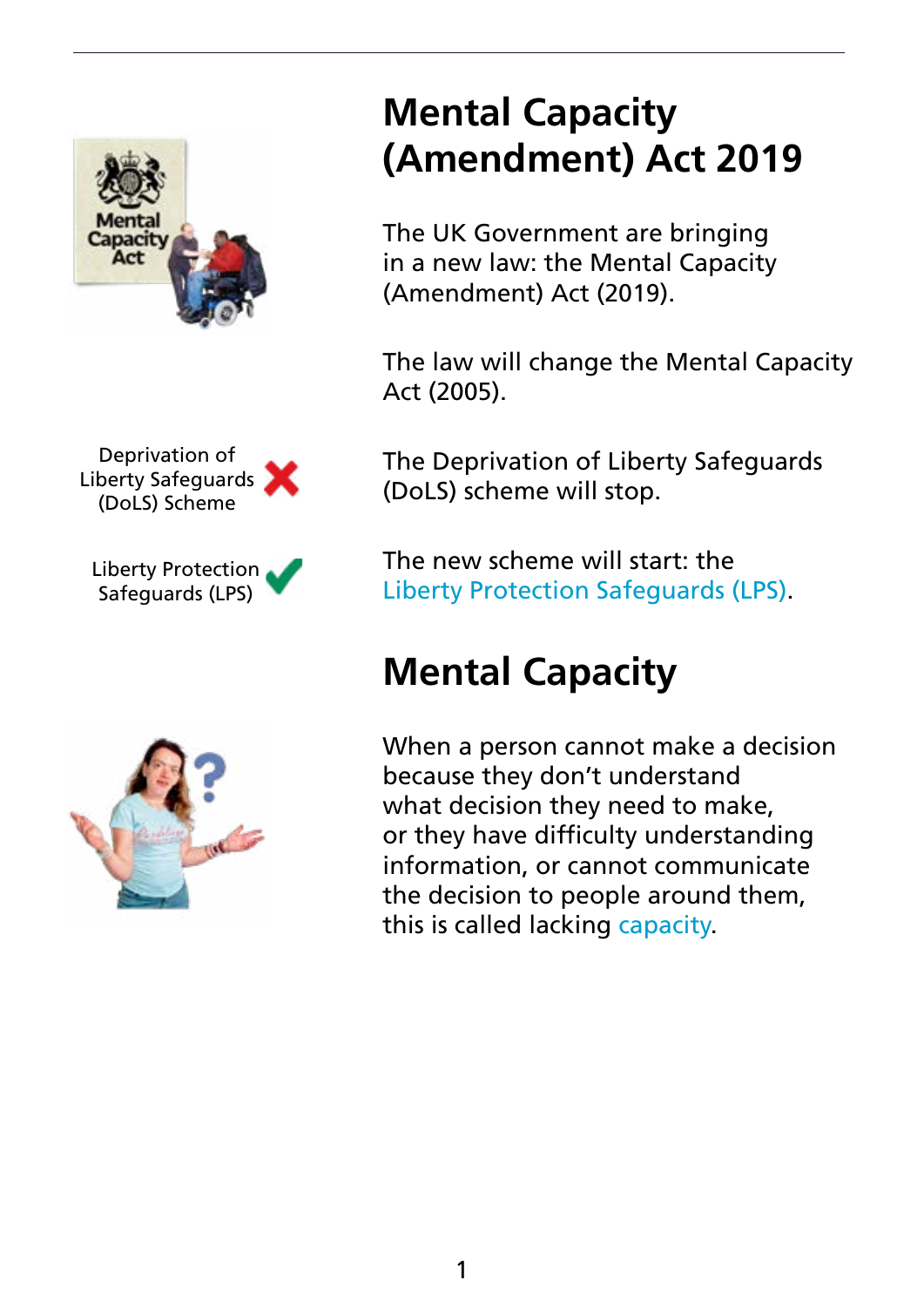ARTICLE 5: Right to Liberty







#### **Safeguarding the rights of people aged 16 and above**

Under the European Convention on Human Rights, people have a right to **Liberty** (called the **Article 5** rights under the Convention).

Sometimes a person who lacks capacity to decide about their care, support or treatment needs to live somewhere and be under continuous supervision and control so that they can have **care, support or treatment**. This can take away their liberty.

The Liberty Protection Safeguards give rules that will safeguard the Article 5 rights of a person (aged 16 or more) if they need to be **deprived of their liberty**.

Authorisation cannot be given for other things under the LPS, such as restriction of family contact (that would be dealt with under the MCA).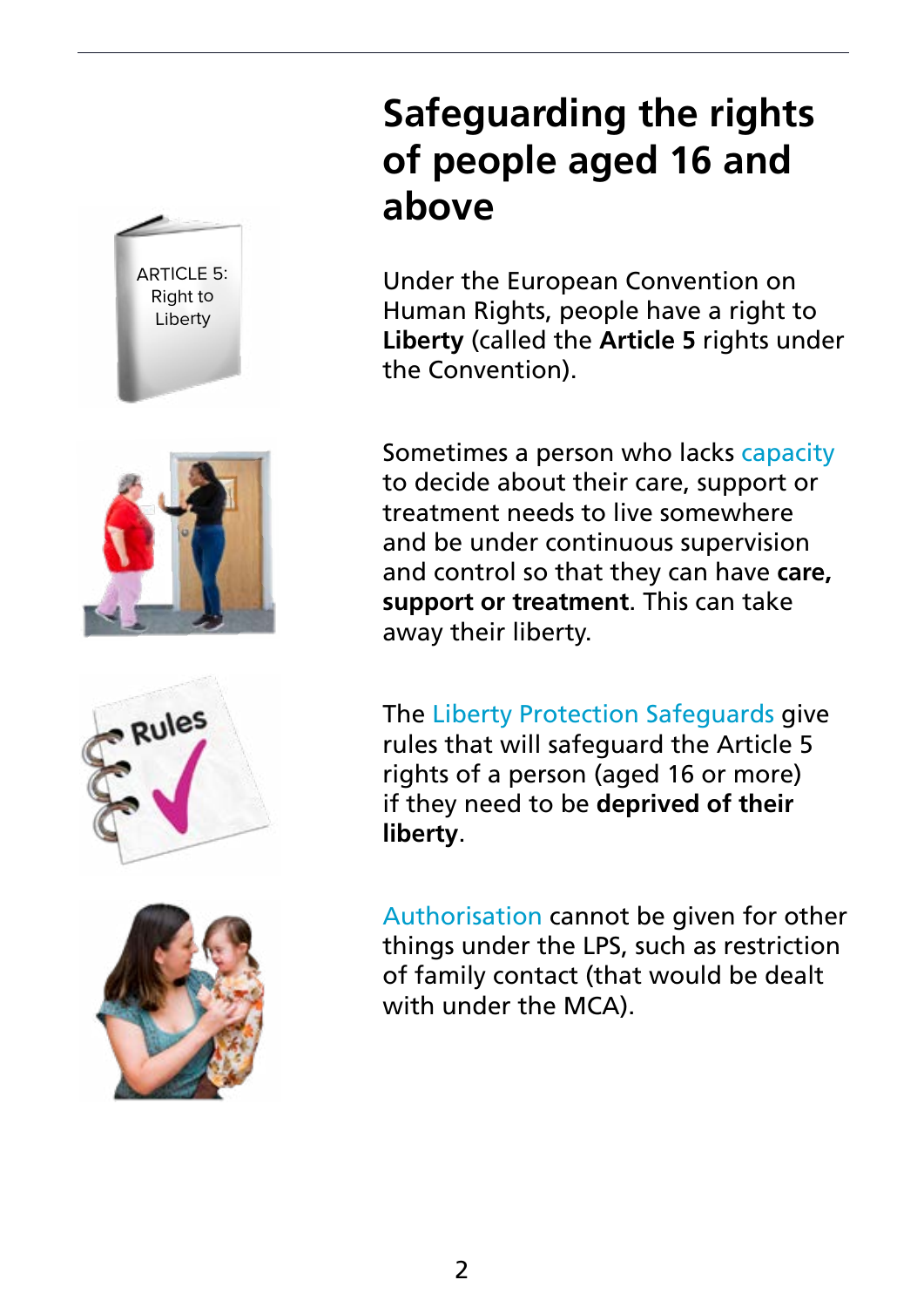

![](_page_4_Picture_1.jpeg)

![](_page_4_Picture_2.jpeg)

#### **Responsible Bodies**

Health boards and local authorities will be responsible for the new Liberty Protection Safeguards in Wales.

## **Right to support from an Appropriate Person or IMCA**

The Responsible Body will check if the person has somebody who can act as an Appropriate Person to represent them. An Appropriate Person can be someone the person chooses to help tell their story and what they want.

If a person does not have anyone who can act as an Appropriate Person the Responsible Body should take all reasonable steps to appoint an Independent Mental Capacity Advocate (IMCA) to support them through the process.

An Appropropriate Person can also request support from an IMCA.

Local health boards must ensure there are enough IMCAs for the health board area.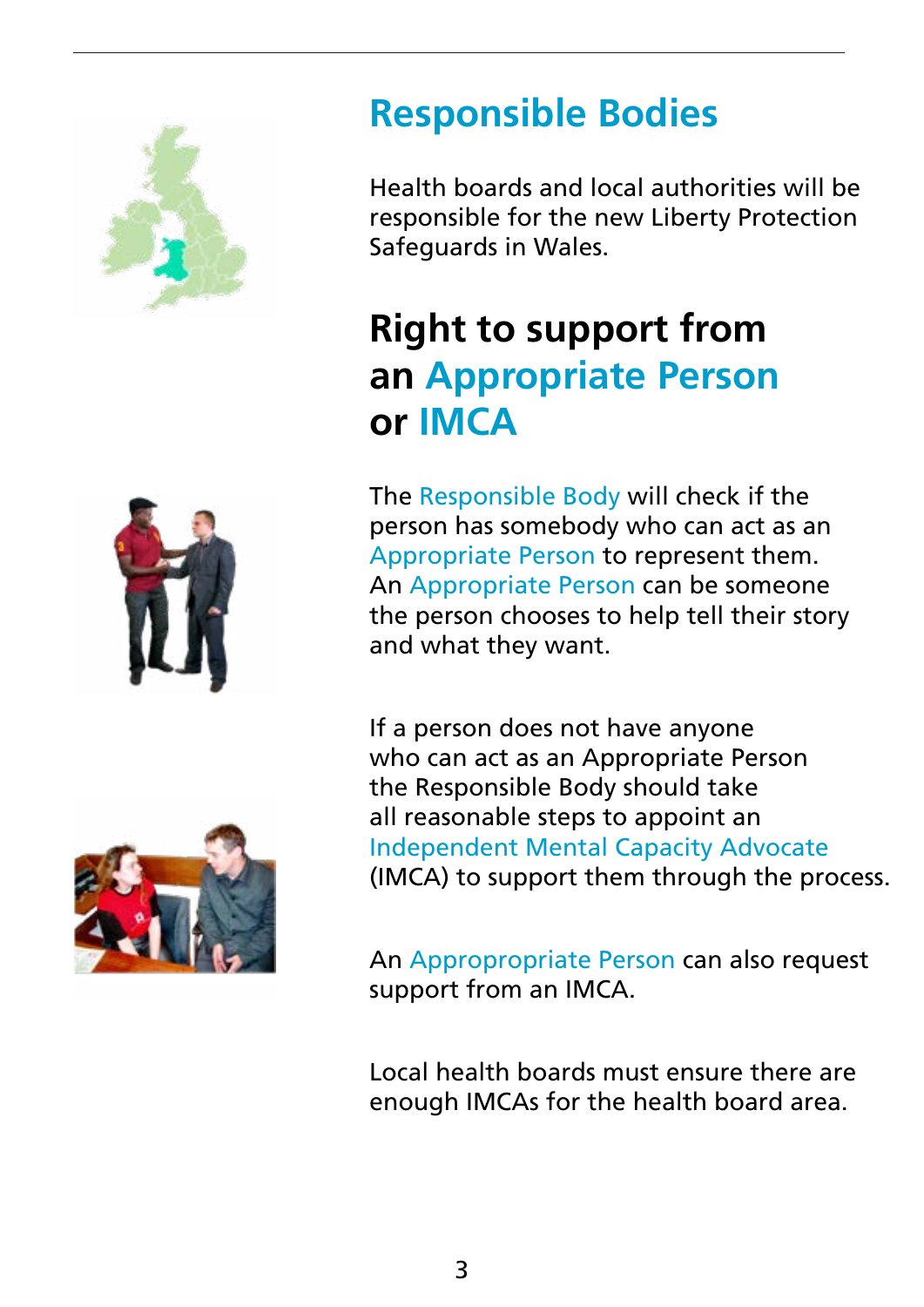![](_page_5_Picture_0.jpeg)

![](_page_5_Picture_1.jpeg)

| --                                   | the control of the control of the |
|--------------------------------------|-----------------------------------|
| the company's state of the company's |                                   |
| $\sim$                               |                                   |

#### **Assessments (and Determinations)**

There must be an assessment to determine if the person lacks capacity. There must also be a medical assessment to determine if the person has a mental disorder. These assessments can be existing assessment or re-used if still valid / correct / suitable.

Staff must think about how much freedom they take away from someone and if they **really** need to do this. This is called the **necessary and proportionate** assessment. This assessment cannot be re-used.

We want the Liberty Protection Safeguards to be thought about at the same time as other assessments and planning for the person. Staff must make sure the care, support or treatment that requires a deprivation of liberty is **right** for the person.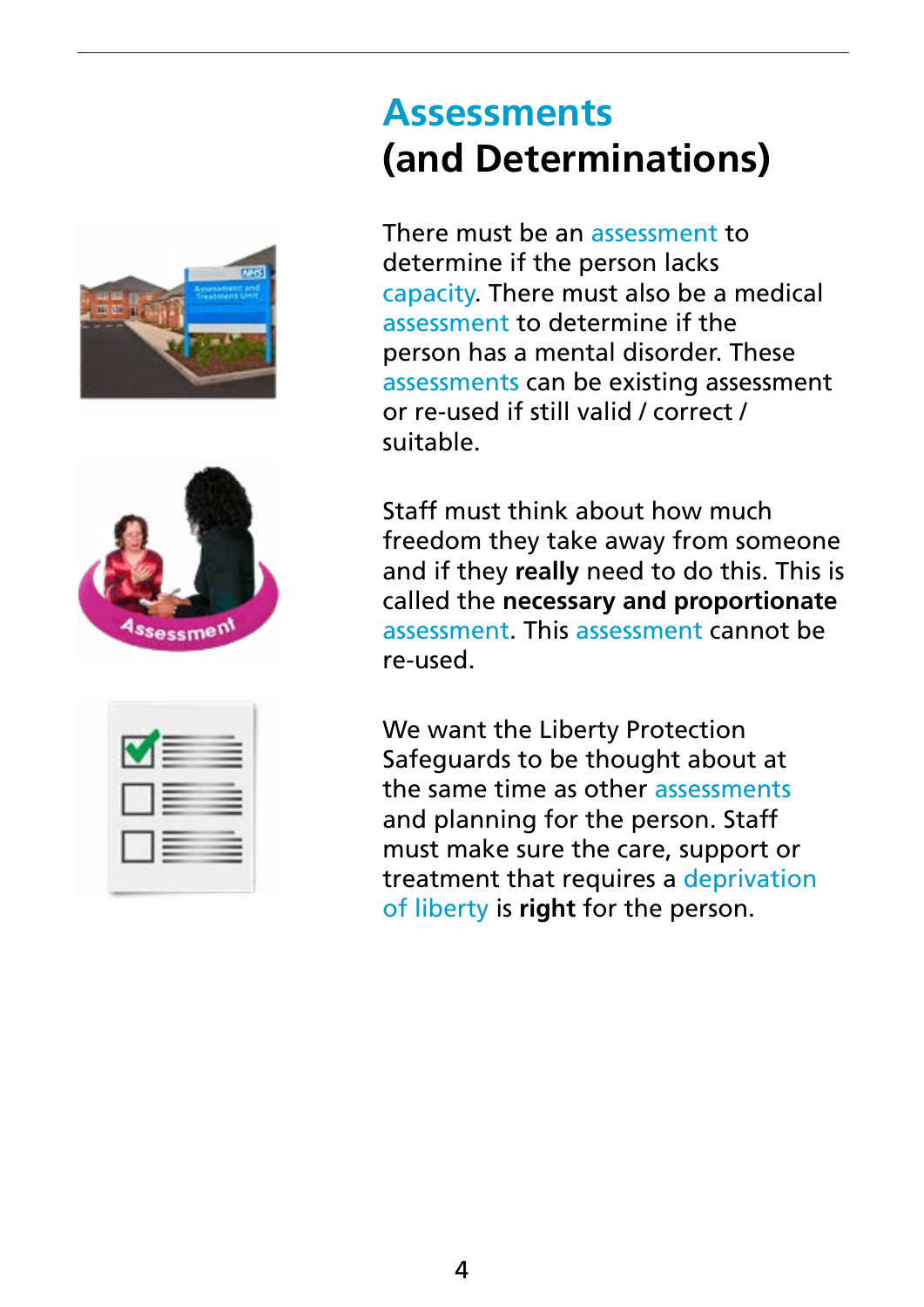![](_page_6_Picture_0.jpeg)

![](_page_6_Picture_1.jpeg)

![](_page_6_Picture_2.jpeg)

# **Consultation**

Staff must consult the person and their family and others, including people chosen by the person, about the **wishes and feelings** of the person.

#### **Pre-authorisation Review**

Before the Responsible Body authorises the Deprivation of Liberty, a Pre-authorisation Review is undertaken to check all the evidence and the paperwork to see if the conditions are met for authorisation.

When a person does not wish to live in the place or receive care, support or treatment in the place, the Pre-authorisation Review is done by an Approved Mental Capacity Professional (an AMCP), who must meet the person. An AMCP also does this for independent hospitals, and when the Responsible Body refers the case to an AMCP.

The local authority must approve all AMCPs for all the Responsible Bodies in the area.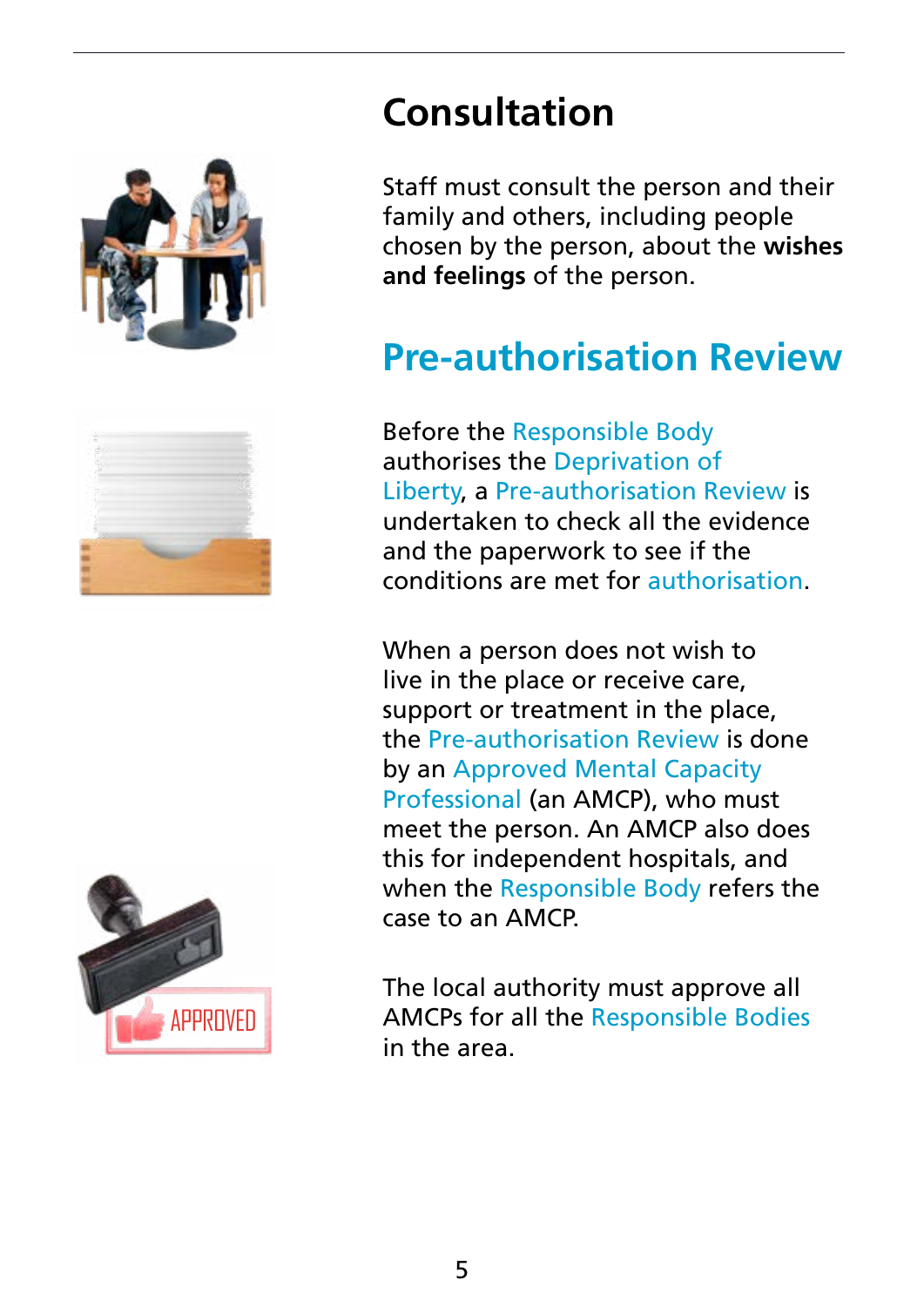# **Life-sustaining Treatment or Vital Act**

In an emergency, or while awaiting a decision from the Responsible Body or Court of Protection (in the case of a challenge or objection), a deprivation of liberty is authorised if:

- there is reasonable belief the person lacks capacity to consent
- and steps are necessary to deliver life-sustaining treatment or carry out a **vital act**.

There is no process, as such, for emergency situations.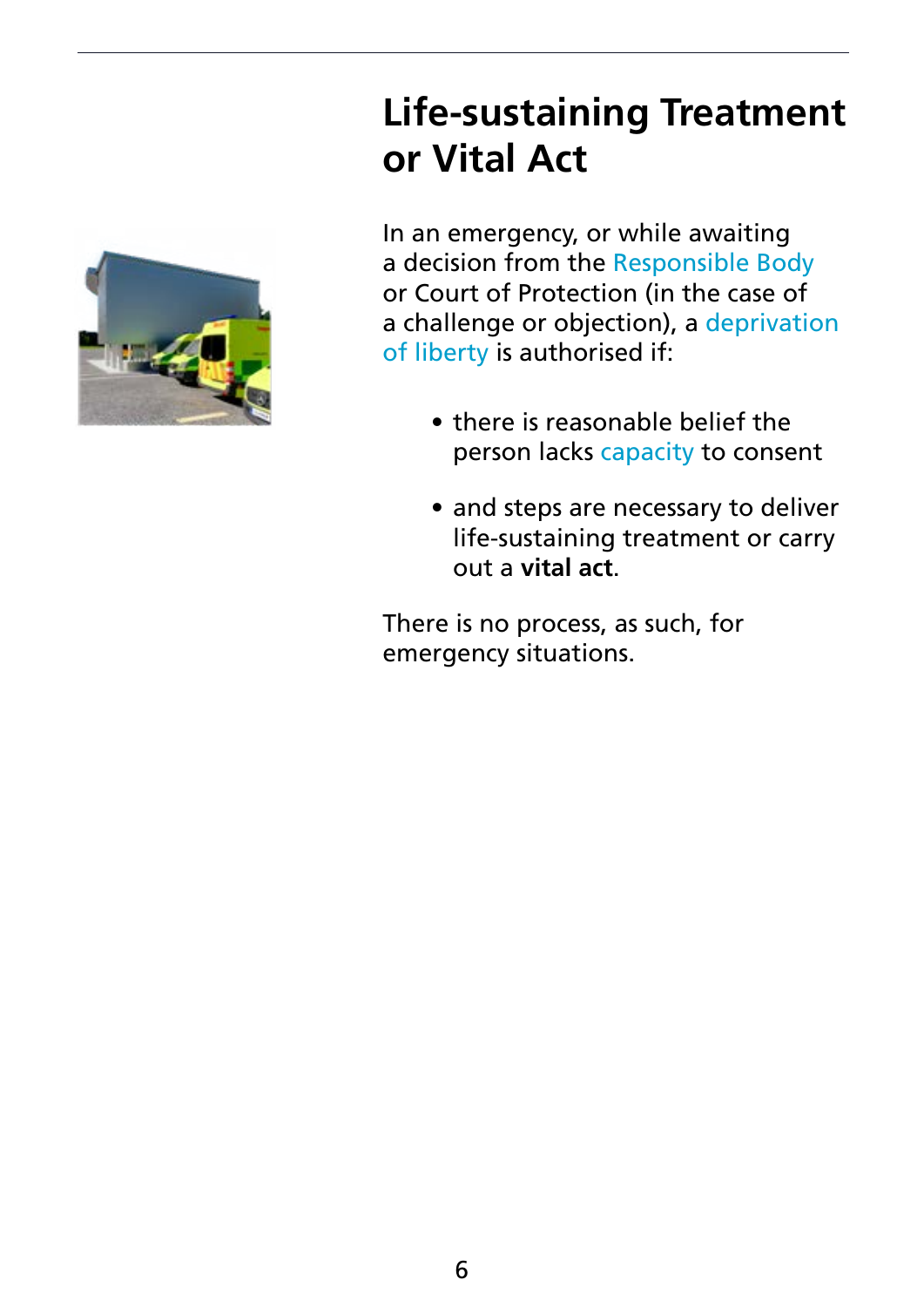![](_page_8_Picture_0.jpeg)

Llywodraeth Cymru Welsh Government

![](_page_8_Picture_2.jpeg)

## **New Regulations for Wales**

Welsh Government has developed draft Regulations (new laws) to support how we deliver the new Liberty Protection Safeguards in Wales. We are now consulting on these draft Regulations and want to hear your views on whether you think we have got things right.

The Regulations for Wales will focus on:

- Who can carry out assessments, determinations and pre-authorisation reviews as part of the new safeguards.
- Training for the new Approved Mental Capacity Professional role.
- The role of the Independent Mental Capacity Advocate.
- Monitoring and reporting on the new safeguards.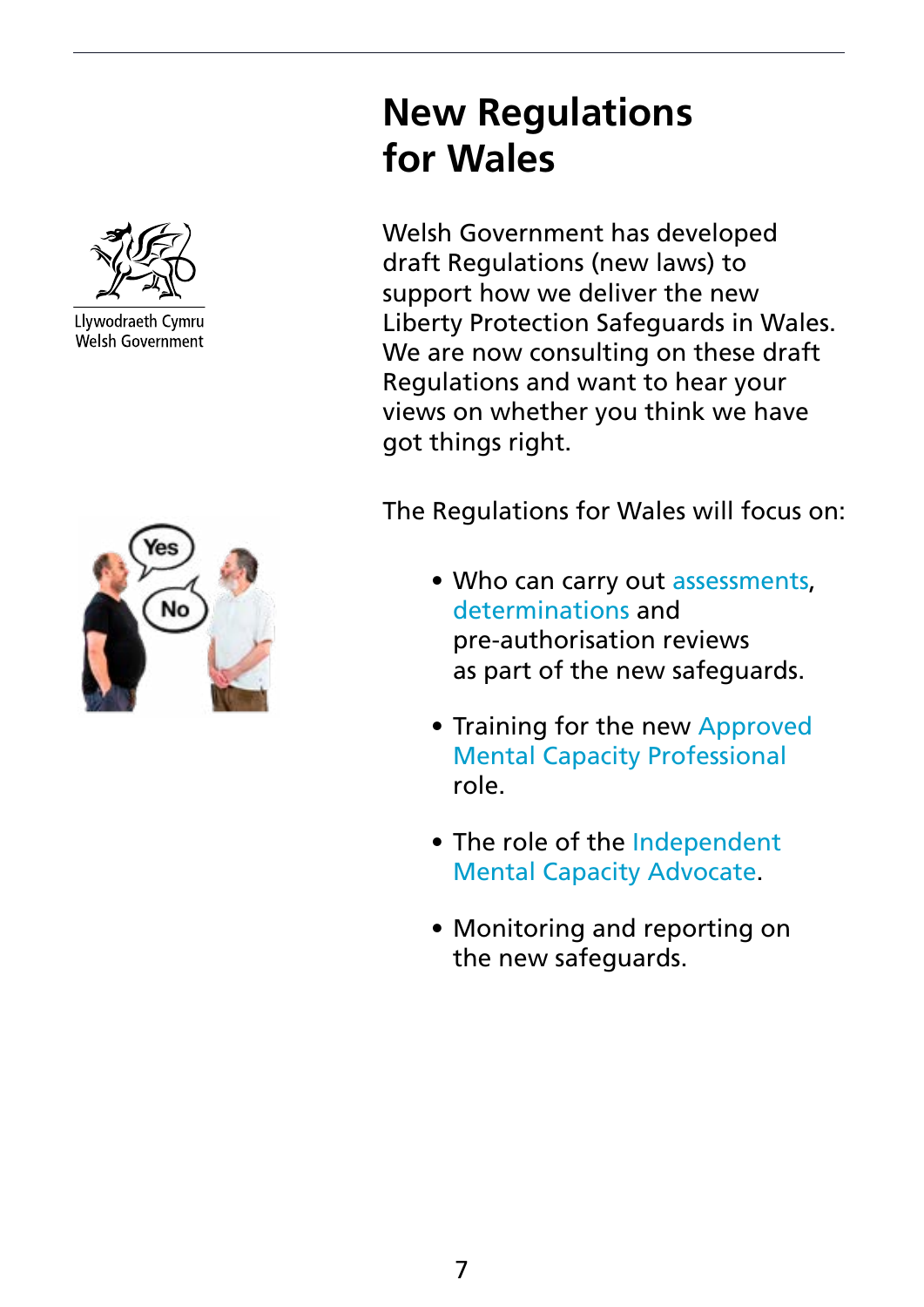![](_page_9_Picture_0.jpeg)

![](_page_9_Picture_1.jpeg)

# **Draft UK Government Code of Practice for England and Wales**

UK Government are also changing the **Code of Practice**. This explains the regulations and what staff must do in more detail.

It will include guidance on the Liberty Protection Safeguards and will be subject to consultation at the same time as our Regulations.

This Code of Practice will cover England and Wales.

UK Government are also consulting on draft Regulations for England.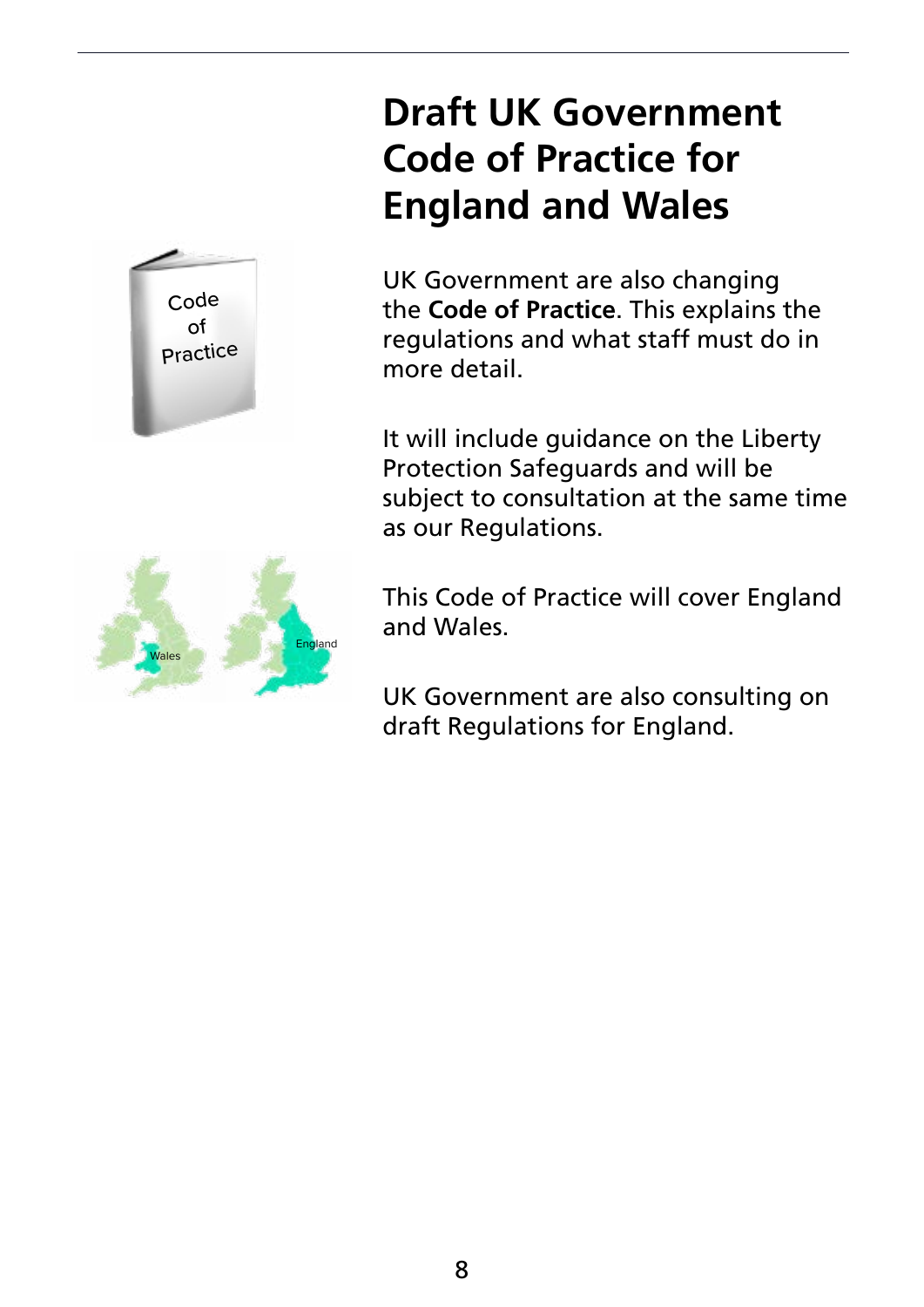# **Words and phrases with special meanings**

| <b>Appropriate person</b>                              | A relative, friend, person with power of<br>attorney or a court deputy. It is someone<br>the person knows who supports them.                                                                                                                                                                                                                                                     |
|--------------------------------------------------------|----------------------------------------------------------------------------------------------------------------------------------------------------------------------------------------------------------------------------------------------------------------------------------------------------------------------------------------------------------------------------------|
| <b>Approved Mental</b><br><b>Capacity Professional</b> | Under the Liberty Protection Safeguards<br>checks must be done before plans that<br>deprive a person of their liberty are<br>authorised. Sometimes (for example -<br>if the person lives in an independent<br>hospital or who does not agree with<br>the care plans being put in place) this<br>check will be carried out by an Approved<br><b>Mental Capacity Professional.</b> |
| <b>Assessments</b>                                     | These are checks by professionals that<br>are needed to agree if someone may<br>need their freedom restricted to support<br>their care and treatment.                                                                                                                                                                                                                            |
| Authorisation                                          | Where the Responsible Body agrees<br>that someone can have their freedom<br>restricted to support their care and<br>treatment.                                                                                                                                                                                                                                                   |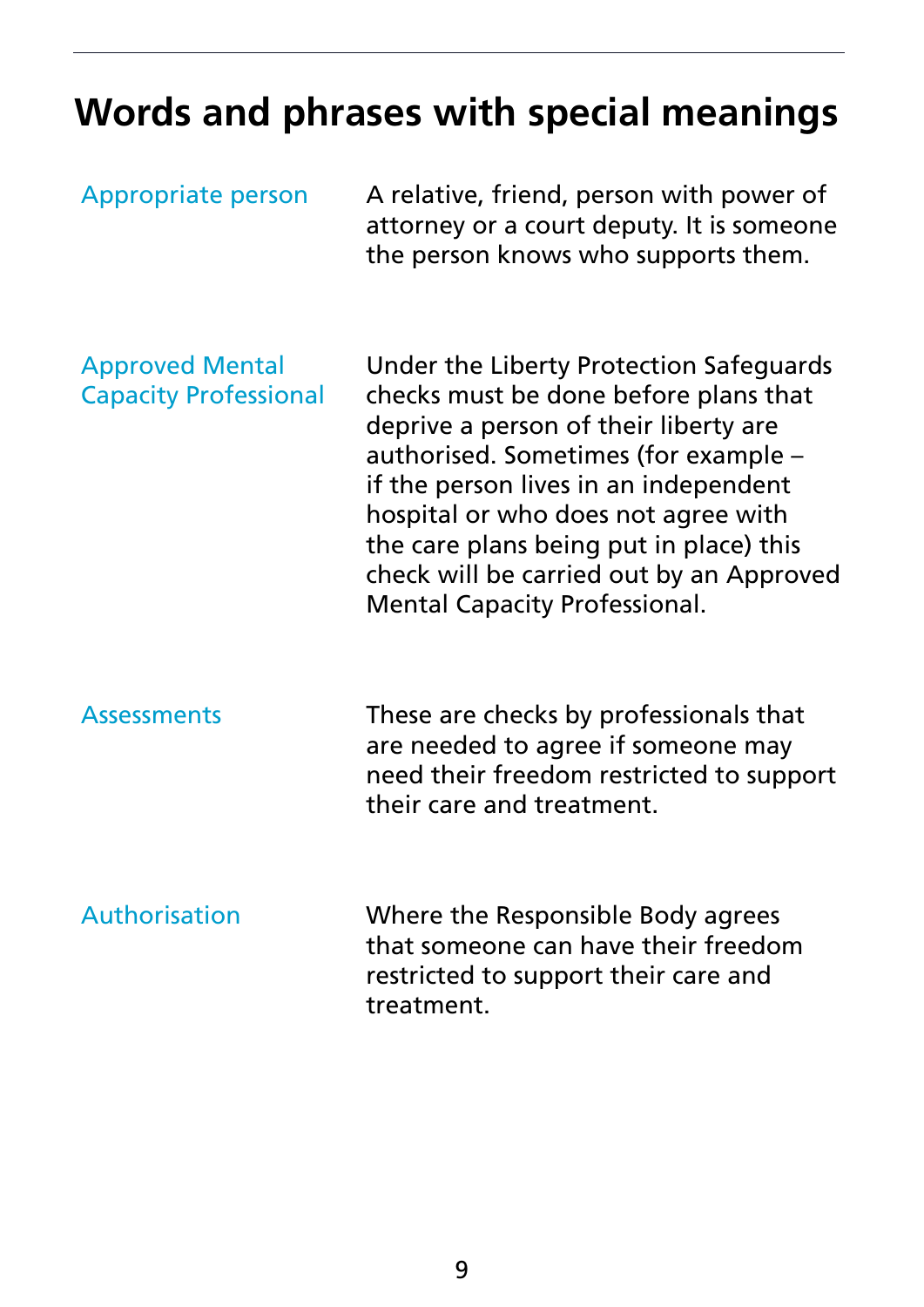| <b>Best interests assessor</b>                        | Under the Deprivation of Liberty<br>Safeguards, the person who writes<br>a report to tell the supervisory body<br>if someone needs a Deprivation of<br>Liberty Safeguards Authorisation. |
|-------------------------------------------------------|------------------------------------------------------------------------------------------------------------------------------------------------------------------------------------------|
| Capacity                                              | Capacity or Mental Capacity is the ability<br>to make certain decisions for yourself.                                                                                                    |
| <b>Determination</b>                                  | A decision by a professional about an<br>assessment.                                                                                                                                     |
| <b>Deprivation of Liberty</b>                         | Stopping someone from doing things<br>and restricting their freedom.                                                                                                                     |
| <b>Independent Mental</b><br><b>Capacity Advocate</b> | A person who gets to know the person<br>or the appropriate person. They support<br>them to be involved, can speak for them<br>and can challenge the decision.                            |
| <b>Liberty Protection</b><br>Safeguards (LPS)         | The Liberty Protection Safeguards give<br>rules that will safeguard the Article 5<br>rights of a person (aged 16 or more) if<br>they need to be deprived of their liberty.               |